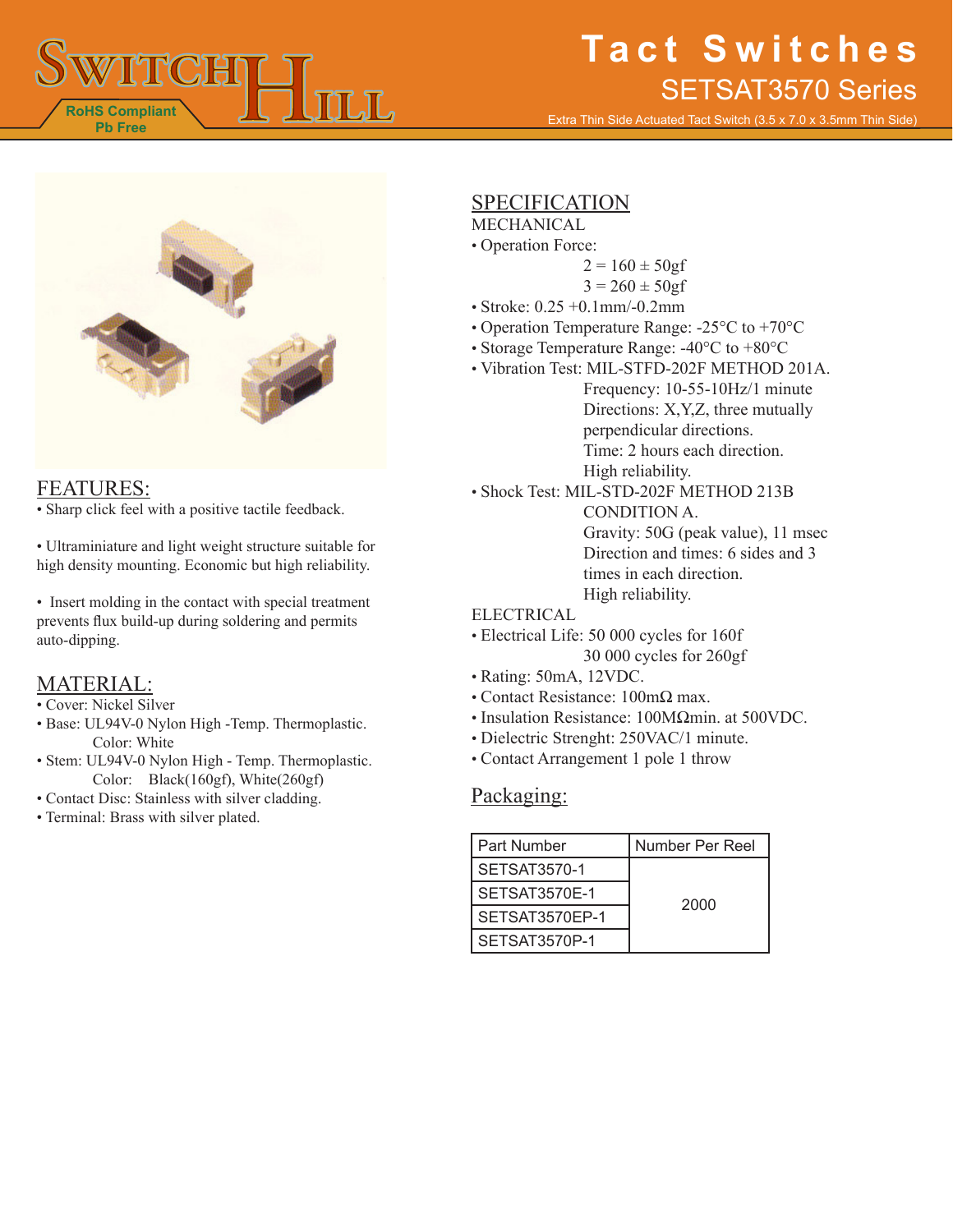

Extra Thin Side Actuated Tact Switch (3.5 x 7.0 x 3.5mm Thin Side)

## SETSAT3570-1











| Part No.       | Color of<br>Stem | Operating<br><b>Force</b> |
|----------------|------------------|---------------------------|
| SETSAT3570-1K2 | <b>Black</b>     | $160 \pm 50$ gf           |
| SFTSAT3570-1W3 | <b>White</b>     | $260 \pm 50$ gf           |





P.C.B Layout

### SETSAT3570E-1

Part No. Color of

Stem

SETSAT3570E-1K2 | Black | 160 ± 50gf SETSAT3570E-1W3 | White | 260 ± 50gf

Operating Force

| $\frac{0.30 \, \text{MAX}}{[.012 \, \text{MAX.}]}$ | $\frac{7.00}{[.276]}$<br>$\frac{2.50}{-.098}\overline{1,39}$<br><u>ar</u><br>20<br>3.00<br>$[.118]$ |
|----------------------------------------------------|-----------------------------------------------------------------------------------------------------|
| 85<br>86                                           | $\frac{7.00}{[.276]}$<br>$\frac{55}{1.38}$<br>$\frac{1}{2}$<br>$\overline{028}$                     |





 $\frac{1.55}{1.061}$ 

 $\odot$  $\sigma$   $\sim$  $\overline{\bigcirc}$ **Circuit** 

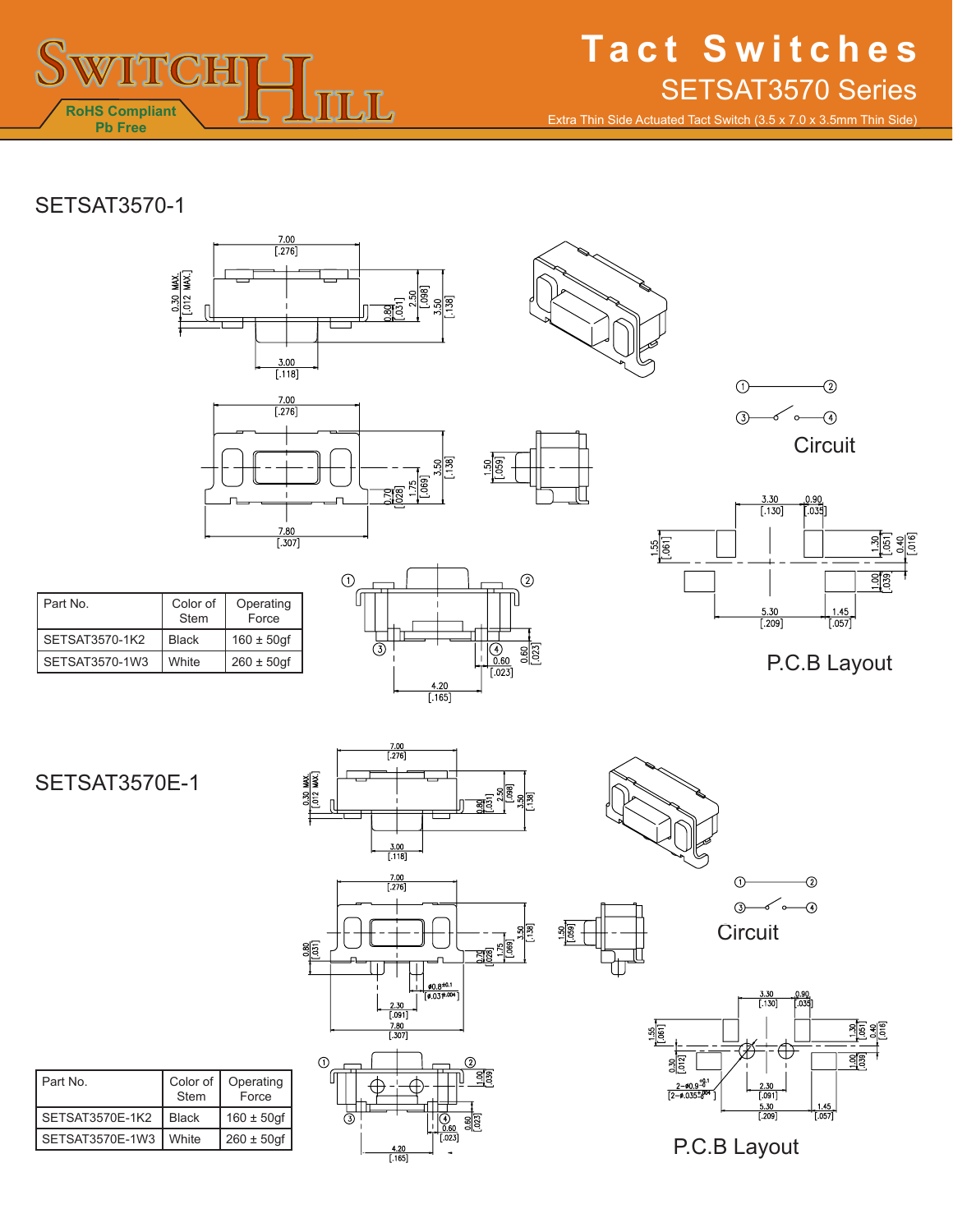

Extra Thin Side Actuated Tact Switch (3.5 x 7.0 x 3.5mm Thin Side)

## SETSAT3570EP-1











**Circuit** 



| Part No.         | Color Of<br>Stem | Operating<br>Force |
|------------------|------------------|--------------------|
| SETSAT3570EP-1K2 | <b>Black</b>     | $160 \pm 50$ gf    |
| SETSAT3570EP-1W3 | <b>White</b>     | $260 \pm 50$ gf    |



P.C.B Layout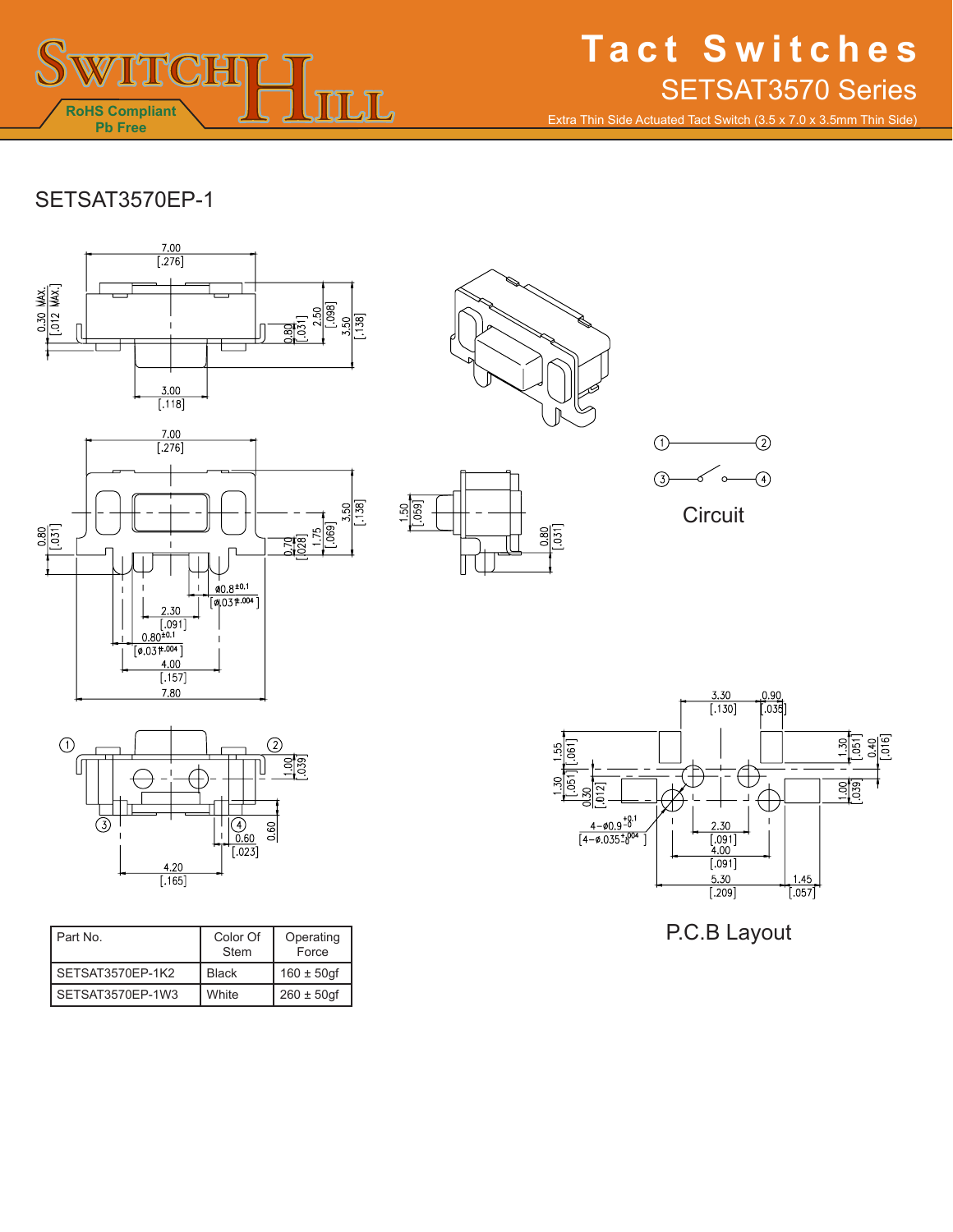

Extra Thin Side Actuated Tact Switch (3.5 x 7.0 x 3.5mm Thin Side)

### SETSAT3570P-1





| Part No.        | Color Of<br>Stem | Operating<br>Force |
|-----------------|------------------|--------------------|
| SETSAT3570P-1K2 | <b>Black</b>     | $160 \pm 50$ gf    |
| SFTSAT3570P-1W3 | <b>White</b>     | $260 \pm 50$ gf    |







P.C.B Layout